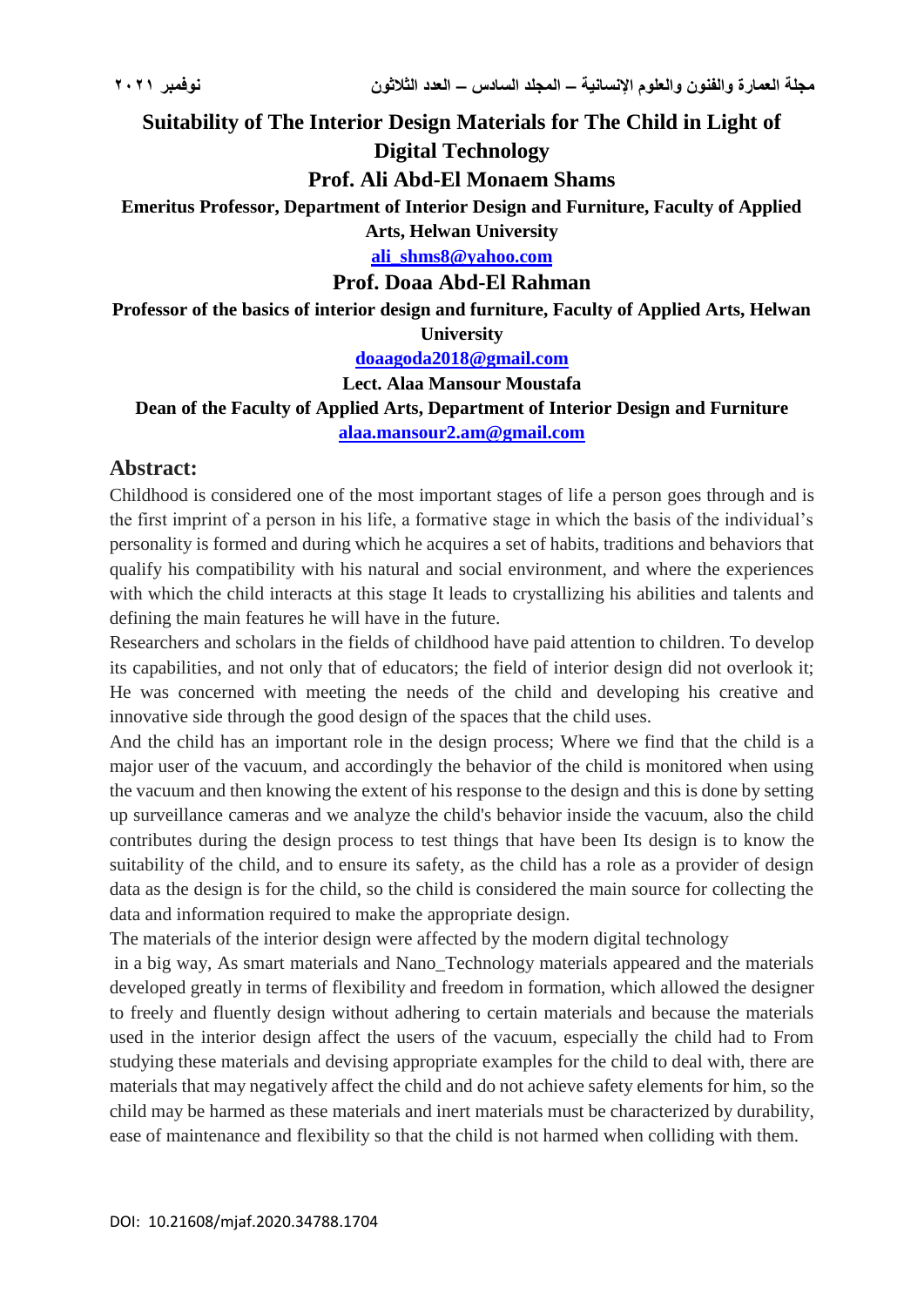# **Keywords:**

Technology - Technique - The Digital Revolution – Smart Material– Nano Technology .

# **Research problem:**

- 1- The absence of studies that focus on studying modern materials suitable for children.
- 2- Neglecting the child's role in the design process.

**Research goal:** Finding out some suitable materials for the child which are suitable for each age stage the child goes through.

**Research methodology:** The analytical descriptive approach where the analytical descriptive study of some types of modern materials such as smart materials and nanotechnology materials and their impact on the child's interior design.

**Research hypothesis:** The study of modern materials used in interior design and influenced by modern digital technology contributes to achieving the optimum job and works on the child's interaction with the surrounding space.

**Introduction**: The research deals with the impact of digital technology on modern materials and the appropriateness of these materials for the child. Modern technology affected the materials, and smart materials and nanotechnology appeared, as these materials are characterized by flexibility and freedom in formation; Which makes it suitable for use when designing an interior design for a child's facilities:

# **First: smart materials:**

Smart materials can be defined as the bodies that sense what is happening in the environment, process that collect sensory information, and then interact with the environment and the user. The following table shows a classification of smart materials according to their reactions:

| <b>Color Changing Smart</b> | <b>Shape Changing Smart</b> | <b>Light-Emitting Smart</b> |
|-----------------------------|-----------------------------|-----------------------------|
| Material                    | Material                    | Material                    |
| 1- Photochromic Materials   | 1- Thermal Expansion        | 1- Fluorescence Material    |
|                             | Material                    |                             |
| 2- Thermo Chromic Material  |                             | 2- Phosphorescence Material |
|                             | 2- Shape Memory Alloys      |                             |
| 3-Electro Chromic Materials |                             | 3- Electroluminescent       |
|                             | 3- Electroactive Polymers   | Material                    |
|                             |                             |                             |

Table (1) shows the classification of smart materials according to their reactions.

(Ahmad 2010, p. 130)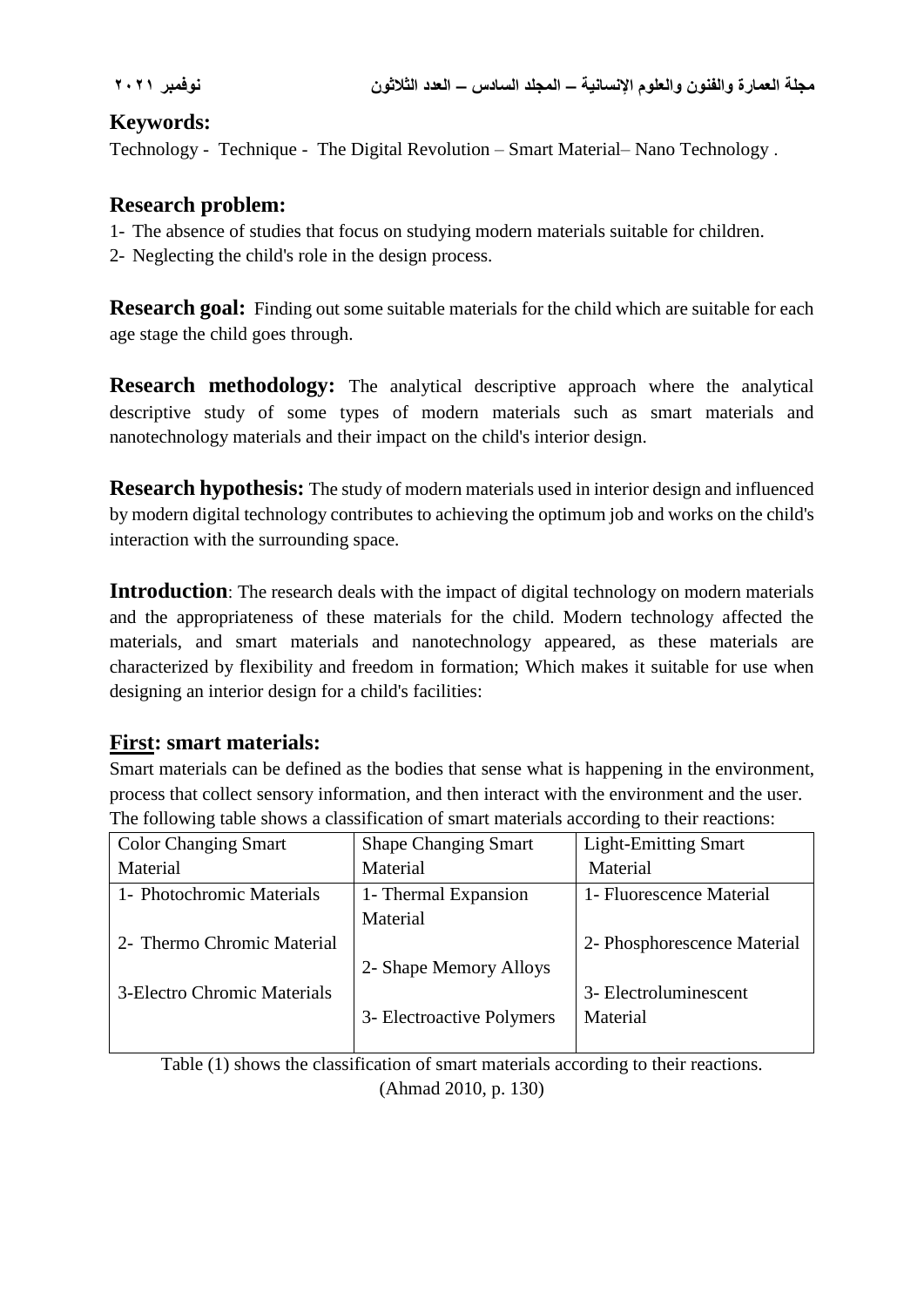# **(1) Colour-Changing Smart Materials:**

These materials are characterized by their ability to change their colour when exposed to an external stimulus and are found in 3 types:

## **• Photochromic Materials:**

They are materials that change their colour when the intensity of light changes. This material is colourless in dark places. When exposed to sunlight or ultraviolet rays, a change occurs in the partial structure of the material and the colour appears. When the source of the illumination affects, the colour disappears. (D. Michelle 2005, p 83)



**Figure (1) shows a photochromic wallpaper, where its external appearance changes with the intensity of the lighting. The more intense the light, the clearly visible the drawings and patterns. Axel Ritter 2007, p )79)**

#### **• Thermo- Chromic Material:**

They are materials that are affected by temperature, so that they change colour when a change in the temperature of the surrounding medium occurs. Thermo - chrome or thermo glass or thermoplastic plastics.

#### **• Electro Chromic Materials:**

They are materials that change their colour and also change their external appearance due to their exposure to an electric field so that they are reversible (i.e. refer to their original state).

The glass systems, whose appearance changes when exposed to the electric field in the field of interior design and architectural design, were used in the work of interior partitions, as its colours are able to achieve privacy.



**Figure (2) shows the use of chromo electric materials in the interior glass breaks. [\)www.electro-chromic-materials.com](http://www.electro-chromic-materials.com/) )**

# **(2) Shape Changing Smart Material:**

These materials have the ability to change their dimensions, shapes, or both; In response to external influences represented by one of the following forms (electricity, heat, pressure ...)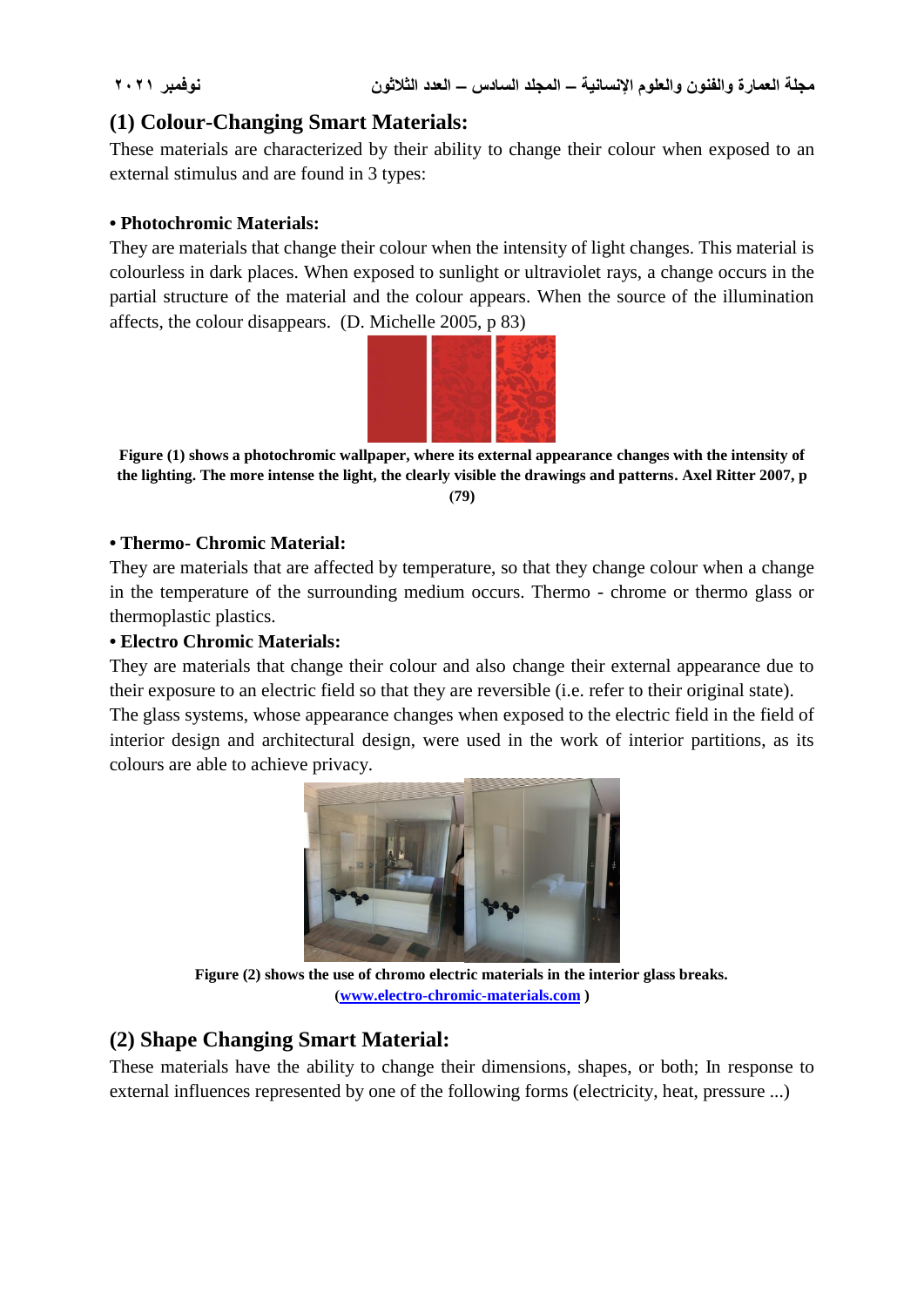

**Figure (3) shows the Shape Changing Smart Material (www. shape-changing-smart-material.com)**

## **Thermal Expansion Material: •**

Thermally extended materials can respond to the thermal changes surrounding them, so this response is the result of a change in their dimensions, shapes, or both.

#### **• Shape Memory Alloys:**

Formal memory minerals (SMA) consist of two or more elements of heat treated minerals, and when they combine together, they produce a new material with new properties that have the ability to change the external appearance of the product according to the change in temperature, and this is done by changing the crystalline composition of these materials. (Axel Ritter 2007 p59)



**Figure (4) shows some of the internal partitions and drapes made of alloy threads (SMA) and parallel to the fabric tissue. (Axel Ritter 2007, p65 (**

# **(3) Light Emitting Smart Material:**

These materials respond to external stimuli and thus emit light, and the reason for this is that they contain energy-absorbing molecules temporarily; Where it is raised, this leads to the emission of the absorbed energy that generates light in the form of electromagnetic radiation without the occurrence of heat radiation.

These materials are found in three main types:

**• Fluorescence Material. • Phosphorescence Material. • Electroluminescent Material.**

## **Second: Nanotechnology:**

Nanotechnology has revolutionized all lifestyles and countries are competing to have this technology to take advantage of their amazing potential.

Nanotechnology is the advanced technology based on understanding and studying nanoscience with a rational and creative understanding with the availability of the technological ability to synthesize nanomaterials, control their internal structure and restructure the arrangement of the atoms and component molecules in order to obtain distinct and unique products.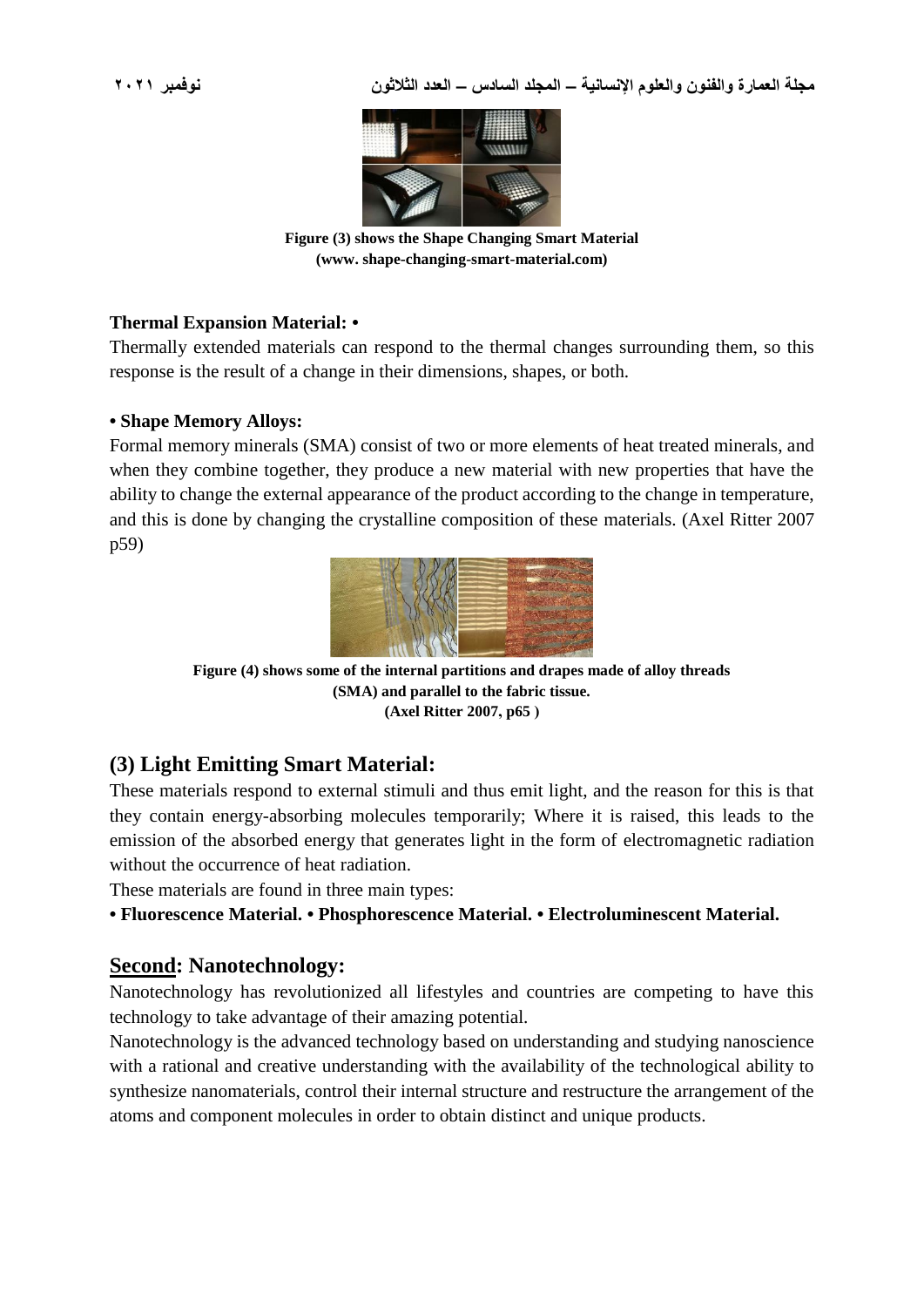# **Applications of Nanotechnology in the spaces of the child:**

## **(1)Nano wood:**

Through the nanotechnology, Lingo Cellulose is produced as a fibrous tube, which is the elements of wood texture, as it introduces new properties of wood such as cleaning, self-repair, and sterilization.

Special paints for wood were also produced that give wood many advantages such as durability, resistance to bacteria and viruses, resistance to ultraviolet rays, resistance to fire and corrosion.



**Figure (5) shows the Nano-treated wood, which is characterized by its resistance to water leakage into its fibers**

#### **) [http://product.statano.com/product/9491/nano-wood-stone-olympic-nano-5-liters\(](http://product.statano.com/product/9491/nano-wood-stone-olympic-nano-5-liters)**

## **(2)Nano Glass:**

Through the nanotechnology, the fragility characteristic between the glass atoms was treated by reducing the voids to a minimum, and a new type of glass was produced that was strong and unbreakable. The silo dioxide was used between the inner layers of glass to resist fire and heat.



**Figure (6) shows the Nano-treated glass, as it is self-cleaning using sunlight [\)http://.technology.com/ct/science-fiction-news.asp?newsnum\)](http://.technology.com/ct/science-fiction-news.asp?newsnum))**

## **(3) Smart textiles treated with Nanotechnology:**

Scientists have achieved the production of smart fabric, which was manufactured through nanotechnology to give textiles characteristics that they did not have before.

A Smart tissue is a tissue that has the ability to adapt and interact with the surrounding environment and its structural composition. It consists of sensors and actuators, and this is a weaving or integration in the structural structure of the tissue.

Designers combined smart textiles with Nano-treated textiles, producing an interactive fabric that can be integrated into the interactive intelligent interior design system technology.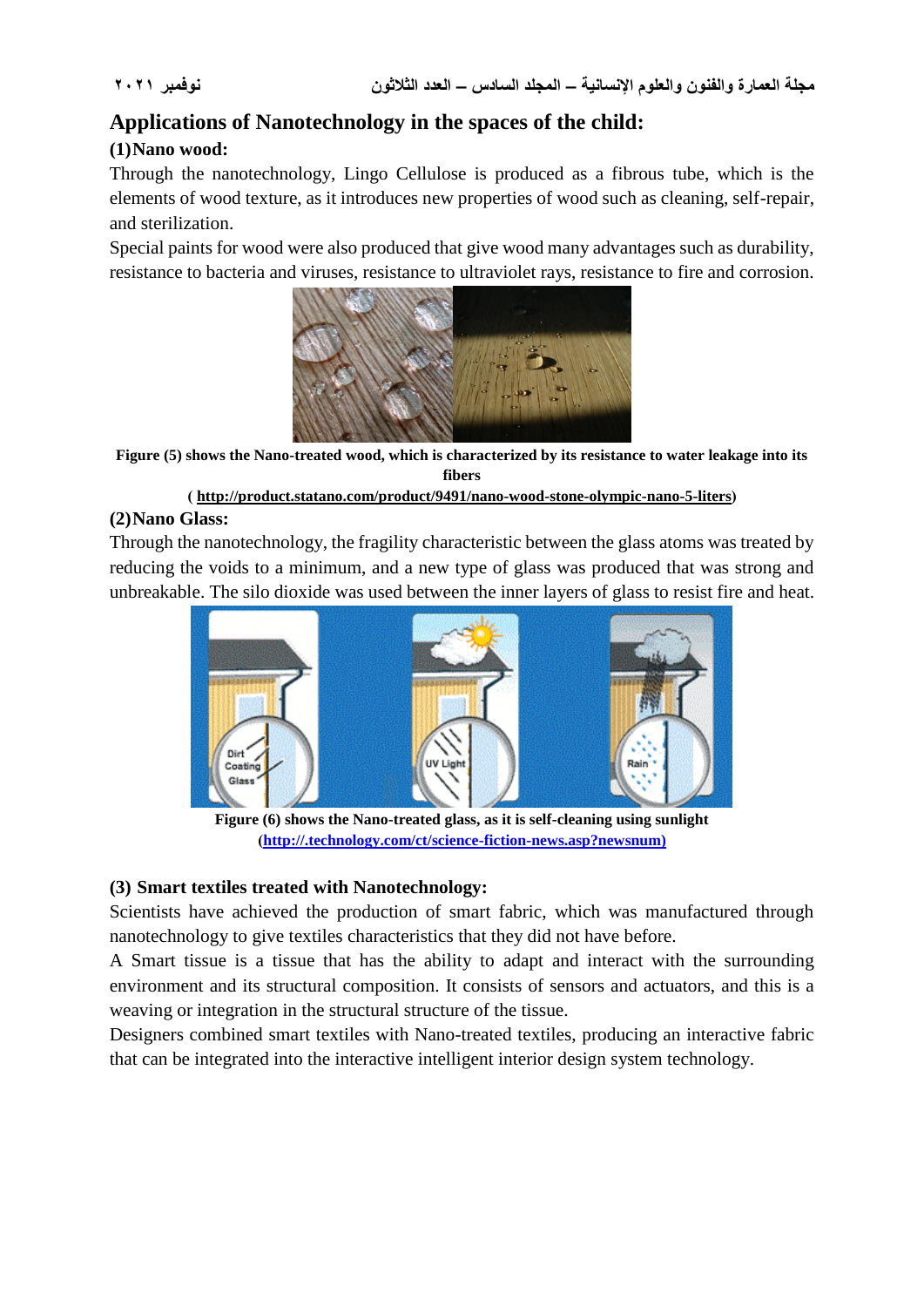**Some of the modern technological materials used in the design of children's areas and spaces:**

**1- Jelly Material:** 



**Figure (7) (www.sketchmyworld.com /material-jelly-tiles) [\(www.keikooyabu.com\)](http://www.keikooyabu.com/)**

**Advantages**: It is characterized by being resistant to scratching and also characterized by flexibility, viscosity, variety of colors and good weather resistance.



**Figure (8) shows the jelly gel and its use in making furniture for children. (Pinterest.com / idea.about.cool.beanbags )**

**2- Thermo Sensitive Fabric:**



**Figure (9) shows the tissues that are sensitive to heat and the colour affected by temperature changes )Pinterest.fr/smart.textiles.com)**

**3- Thermo Sensitive Glass Tile:**



**Figure (10) Thermo Sensitive glass Title** )**[www.temperature.sensitive.glass.com](http://www.temperature.sensitive.glass.com/) )** 

# **Research Results:**

1- Attention to study the materials of the modern interior design and its suitability for the child at every age he passes through.

2-The modern digital technology affected the raw materials of interior design, which allowed freedom in design, so modern materials such as smart materials and nanotechnology appeared.